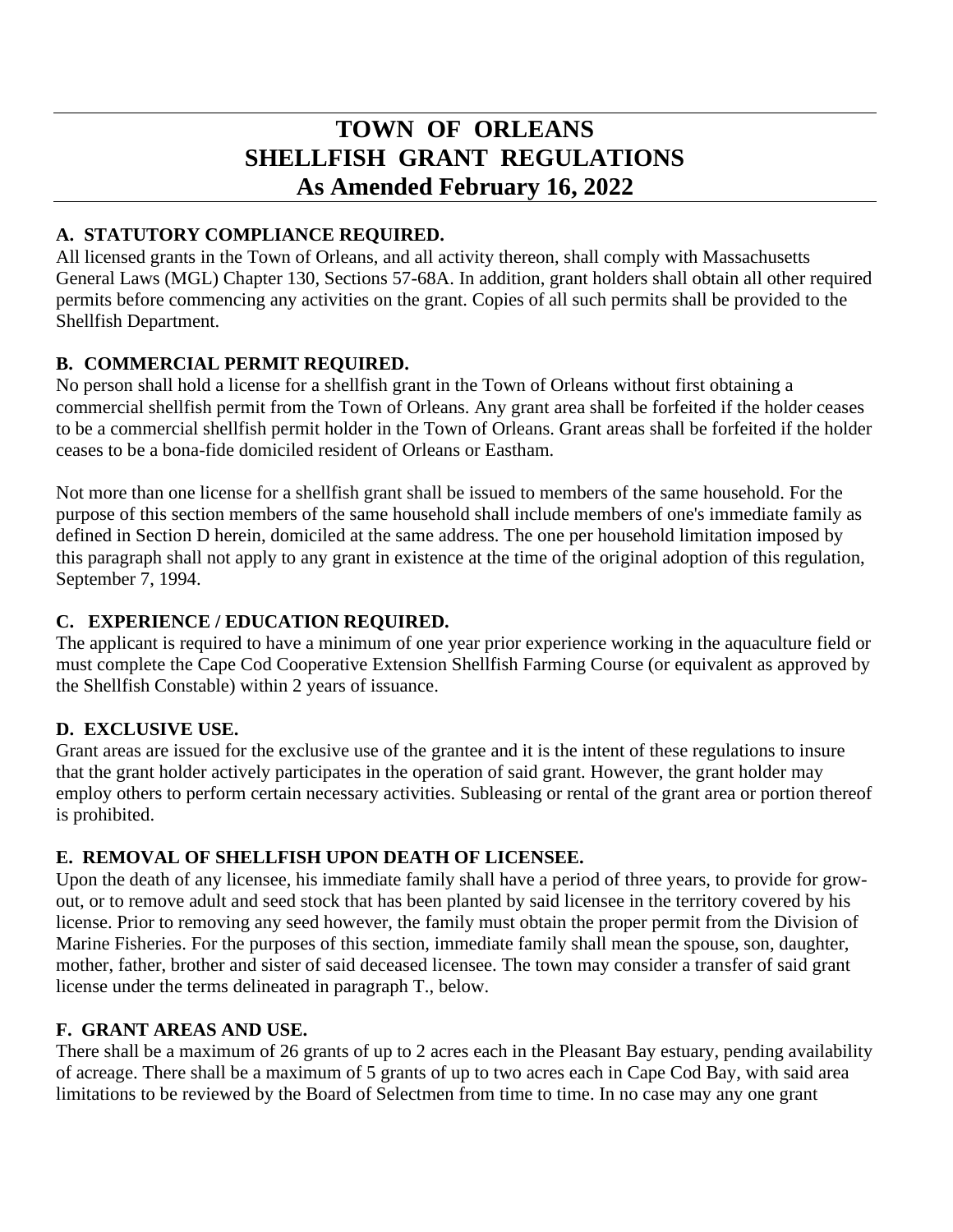exceed two (2) acres in size. The future allocation of acreage for new shellfish grants in the Pleasant Bay estuary shall be consistent with the Resource Management Plan for the Pleasant Bay Area of Critical Environmental Concern (A.C.E.C.). No new grants shall be licensed in the waters of the Town of Orleans in the Nauset Estuary, or in other areas where the historic natural production of shellfish is evident.

Regardless of whether the specified total grant area limit has been reached, the Board of Selectmen may consider licensing grants for educational purposes and the purposes of collecting experimental data that would benefit all. In such cases, the Board of Selectmen may require that a project schedule and periodic reports be submitted to the Shellfish Department. There shall be no right to operate the grant area for any period after the conclusion of such educational project or experiment.

For the purpose of determining appropriate use of a shellfish grant by a license holder, the following standards shall apply:

1) Periodic inspections of a shellfish grant by the Shellfish Department shall be conducted annually.

2) The license holder shall be required to comply with at least one (1) of the following criteria annually:

#### *Criteria #1. Shellfish Planting Density Requirement*

A. The density requirements contained herein shall be based on a three-year planting schedule:

B. Quahogs must be planted at a minimum density of 35 per square foot over a minimum of 50 percent of the shellfish grant.

C. Oysters must be planted at a minimum density of 10 per square foot over a minimum of 50 percent of the shellfish grant.

D. Planting densities for other species not listed herein may be developed pending future amendments to MGL Chapter 130 pertaining to the recruitment of wild shellfish. Until such a time, the Shellfish Department shall conduct annual on-site inspections of the shellfish grant. If inappropriate use of a shellfish grant is evident, the Shellfish Constable or his deputies may request a hearing with the Board of Selectmen.

#### OR

#### *Criteria #2. Annual Shellfish Purchase Requirement*

A. A minimum of \$2,500.00 per one-half acre must be expended annually on exclusively shellfish to be planted on a shellfish grant lease site.

3) Copies of all receipts for purchased seed shall be provided to the Shellfish Department within 48 hours of placement on the aquaculture site.

4) In the event that a license holder is unable to meet any of the above requirements, the license holder must provide sufficient evidence of hardship to the Shellfish Department and the Board of Selectmen in the form of a summary letter on or before December 31 of each year.

As grants in the Pleasant Bay estuary and Cape Cod Bay are relinquished to the town, they may be reassigned or reallocated pending a thorough site review by the Shellfish Department. Priority for the allocation of available acreage shall be given to existing grant-holders eligible for expansion or for the creation of protective buffer zones between grants. Otherwise, available acreage may be assigned to the first applicant from the waiting list.

For purposes of expansion only, the size and location of a grant area to be awarded shall be determined based on the following standards: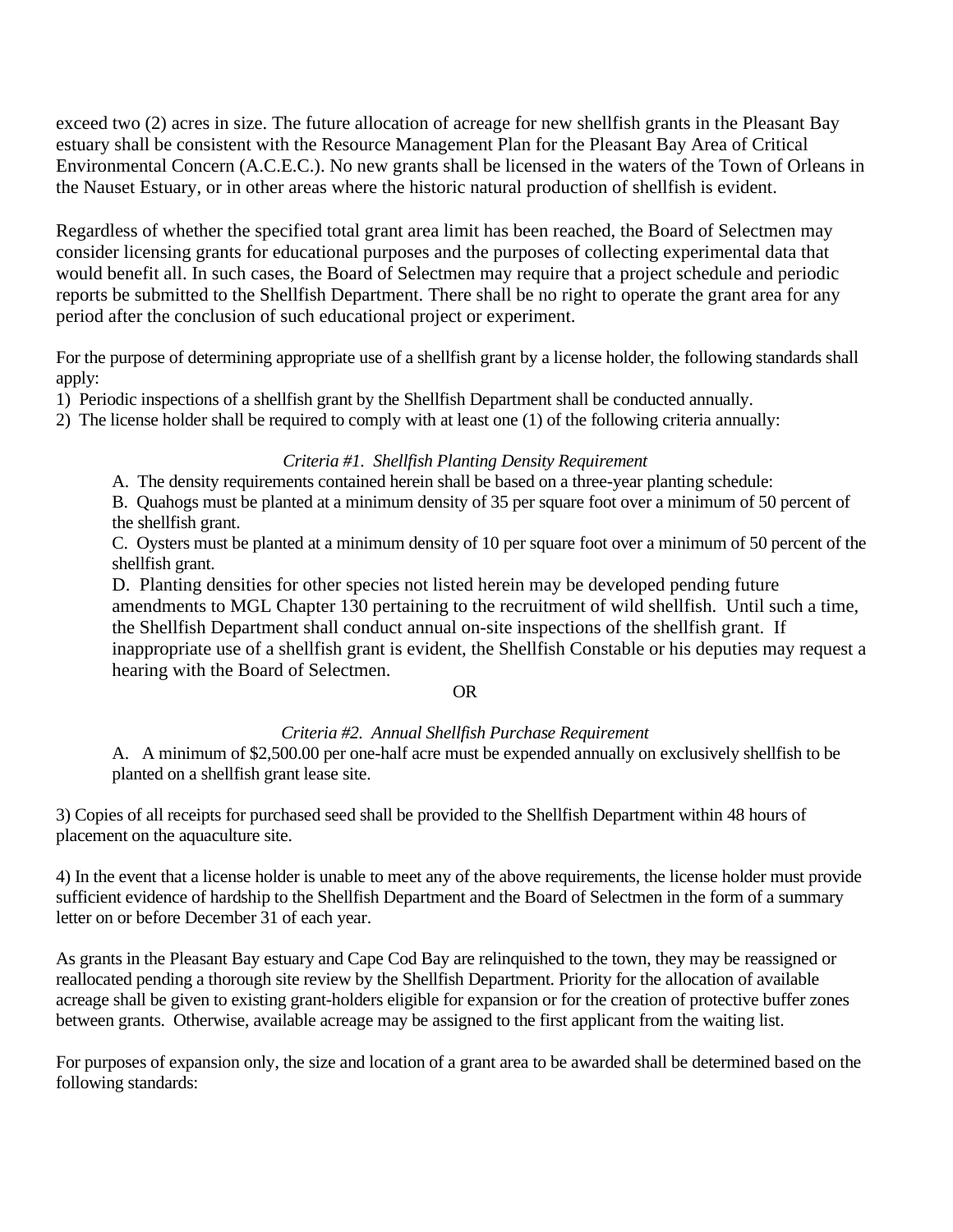1) No application for expansion shall be considered until 75 percent of the current license area is planted with purchased shellfish.

2) Quahogs must be planted at a minimum density of 35 per square foot.

3) Oysters must be planted at a minimum density of 10 per square foot.

4) Planting densities or similar expansion criteria for other species not listed herein shall be considered at a future date as necessary.

5) The determination of the amount of expansion area shall be based on an assessment of the applicant's proposed planting schedule and consideration of the required planting densities.

6) In no case shall an expansion of greater than one-half acre per year be considered.

## **G. WAITING LIST OF APPLICANTS SHALL BE KEPT BY TOWN**.

- (1) If the maximum number of grants in a given estuary are leased, the Shellfish Department shall maintain a waiting list of grant applicants in chronological order.
- (2) Placement on Waiting List and Fee
	- a. The applicant for a waiting list shall complete and submit a "*Aquaculture Grant Waiting List Application*" and provide the necessary fee to the Natural Resources Department. The fee shall be ten dollars (\$10) annually.
	- b. The applicant for a waiting list shall provide current and accurate contact information on their waiting list application. Failure to provide current and accurate contact information may result in removal from a mooring waiting list.
	- c. Upon receipt by the Shellfish Constable of a waiting list application, the Shellfish Constable shall enter the date of receipt on the application and add the name of the applicant to the chronological waiting list for the area requested.
	- d. All waiting lists shall be posted at the Natural Resources Department and online at the Town of Orleans website and shall be up-dated regularly.
- (3) Waiting List Renewal
	- a. The Shellfish Constable shall provide those individuals on the waiting lists with an annual "*Aquaculture Grant Waiting List Renewal*" form.
	- b. If the individual on a waiting list wishes to renew their place on the waiting list, they shall:
		- 1. Ensure that the information on the renewal form is accurate and sign the renewal form.
		- 2. Return the renewal form with the necessary payment to the Natural Resources Department between January 1 and March 31 inclusive.
- (4) Removal from a Waiting List
	- a. An individual on a waiting list who does not wish to renew their place on a waiting list should so indicate on the renewal form and return said form to the Natural Resources Department.
	- b. An individual on a waiting list must renew their place on the waiting list annually between January 1 and March 31 inclusive. Failure to renew during this period shall result in removal of the individual's name from the waiting list.
- (5) Assignment of an Aquaculture Grant to an Individual from a Waiting List When a grant becomes available, the Shellfish Constable may offer the grant site to the first individual on the waiting list. If the individual chooses not to accept the designated grant site, they will be removed from the list and the Shellfish Constable shall contact the next individual(s) on the waiting list.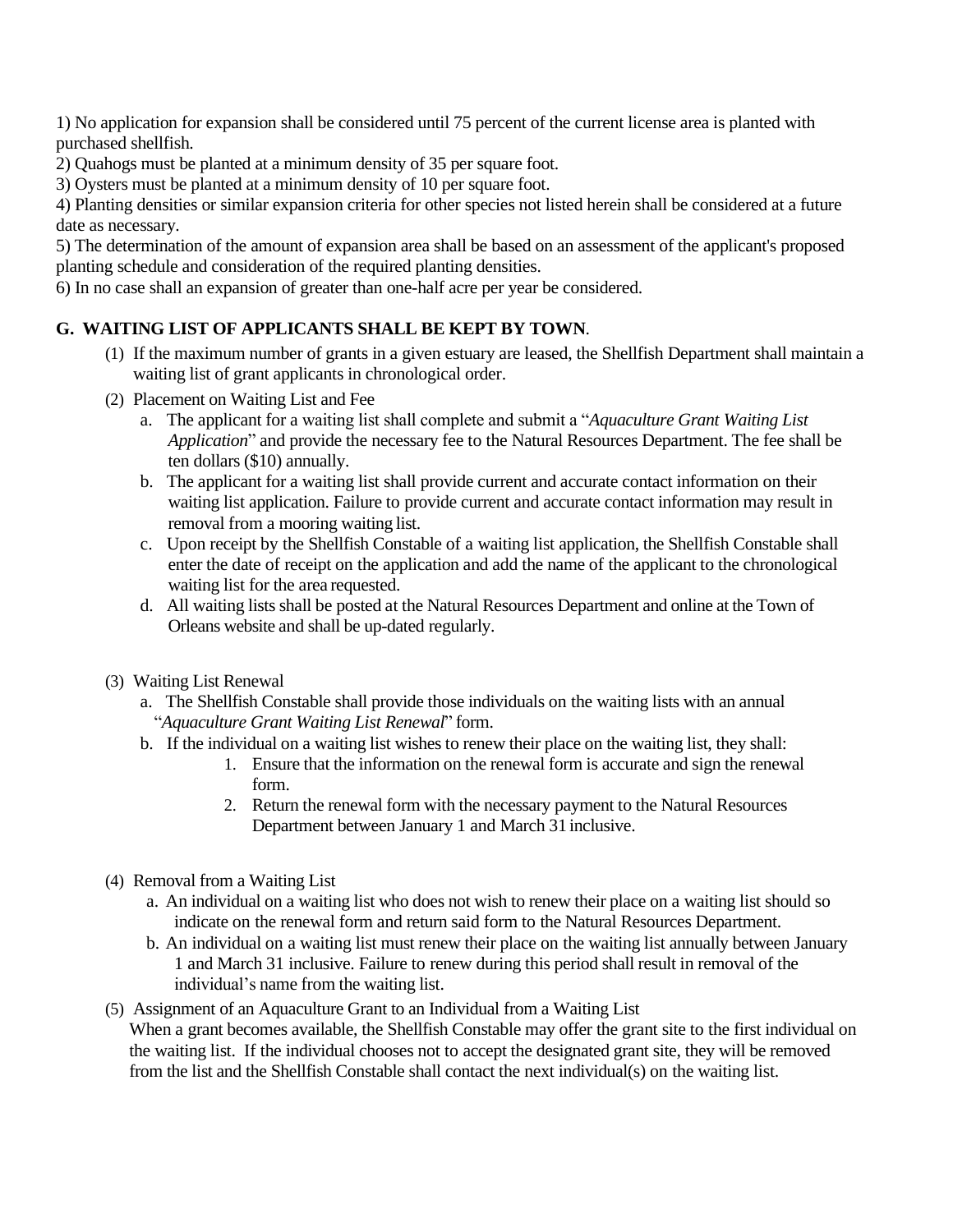### **H. APPLICANT TO PROVIDE DESCRIPTION.**

The applicant for a licensed grant must provide a locus map and a sketch plan showing the Loran-C coordinates, Latitude and Longitude or a similar description of the location of the corners.

### **I. LICENSE PERIOD.**

Grant licenses will be issued initially for a one (1) year period and for a maximum of one-half (1/2) acre. After one (1) year and an evaluation by the shellfish department, the grant may be expanded to a maximum of two (2) acres with a maximum ten  $(10)$  year term.

#### **J. MANAGEMENT PLAN REQUIRED.**

At the time of application, the applicant for a licensed shellfish grant must file a management/development plan with the Shellfish Department and Selectmen. Such plan will be evaluated by all reviewing parties in consideration of licensing said grant. Any subsequent changes must be submitted for review to the Shellfish Department prior to said change.

#### **K. ANNUAL REPORTS.**

Licensed grant holders shall file annual reports in accordance with MGL Chapter 130, Section 65 on or before December 31, each year. Copies of all receipts for shellfish seed purchased for said grant during that year shall be attached to this annual report.

#### **L. SUSPENSION/REVOCATION.**

Licensed grants may be suspended or revoked by the Board of Selectmen for violations of MGL Chapter 130, Sections 57-68A, the regulations of the Division of Marine Fisheries, the Orleans Shellfish Regulations, or otherwise for any just cause including failure by the grant holder to comply with conditions set forth by the Selectmen, the Shellfish Department and the grant holder's own management plan.

#### **M. SHELLFISH SIZE REQUIREMENTS.**

All shellfish removed from licensed grants shall meet town regulations regarding size and maturity except as provided for in paragraphs D and S of these regulations.

## **N. SEED PERMIT REQUIRED.**

No person shall plant, place, or transplant seed shellfish in or on any water or flat within the Town of Orleans without first obtaining a state seed permit or aquaculture permit.

## **O. SEED RESTRICTION.**

No person shall remove seed stock from the natural or wild fisheries within the Town of Orleans, for any purpose, including the purpose of stocking their licensed grant with such seed.

## **P. STRUCTURE HEIGHT.**

No structure used for shellfish aquaculture (fixed to the bottom) within the boundaries of a grant shall be in any part more than eighteen (18) inches above the natural ground level.

## **Q. GRANT MARKING**.

From April 1 to November 1, all shellfish grants shall be marked with twenty (20) inch or larger in circumference, yellow fluorescent balls at each corner, and said buoys shall be attached to their moorings only by metal chains, cables, or non-floating lines. These buoys shall bear the painted numbers of the licensed grant and said numbers shall not be less than two inches in height. Additionally, such other buoys as shall be required by the Harbormaster shall be placed as he shall direct.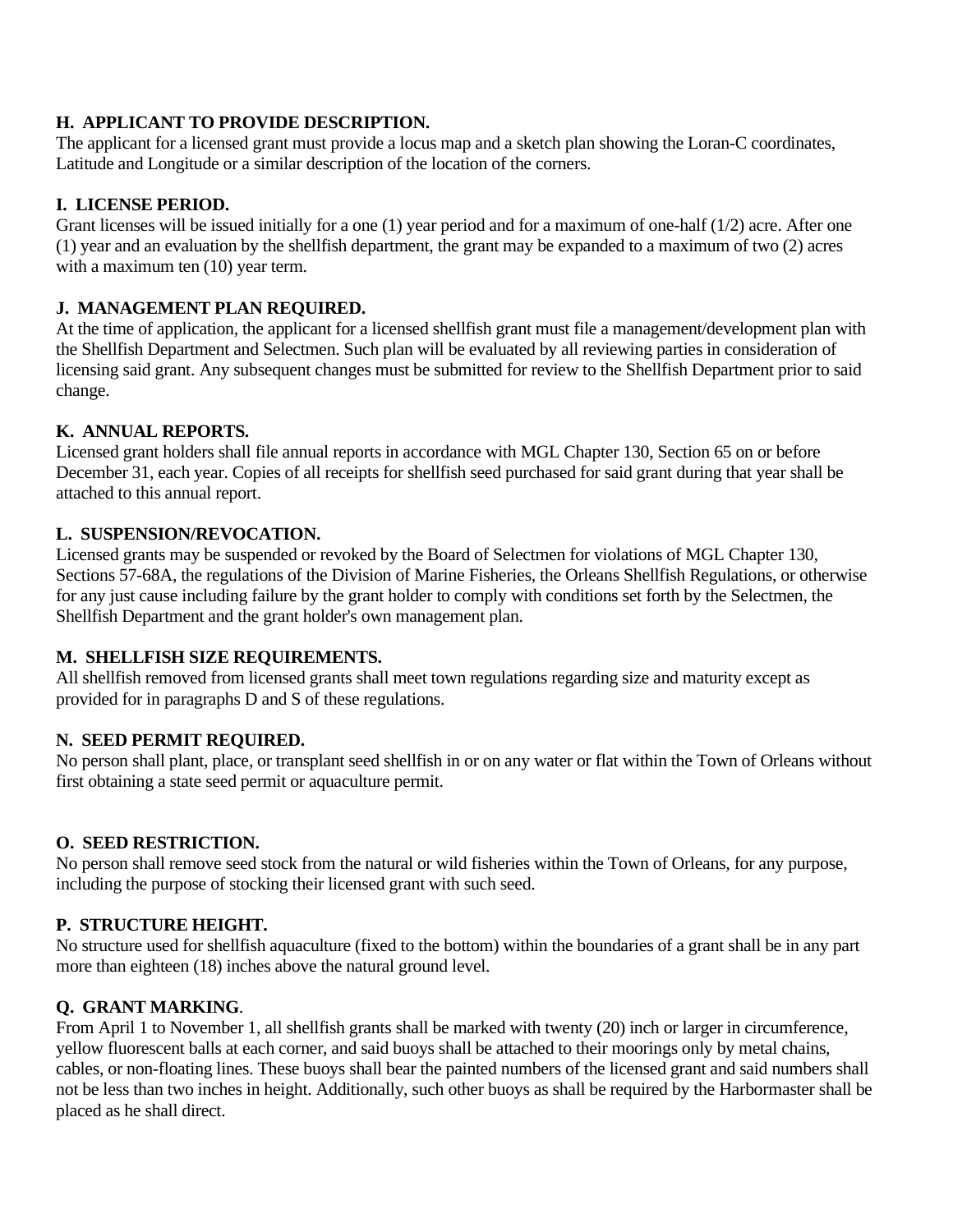Moorings for said buoys shall be of PVC pipe, metal staple, or similar design if approved by the Shellfish Constable, so as to reduce the potential for damage caused by dragging. The use of concrete blocks, bricks, mushroom anchors, or similar devices as moorings shall be prohibited unless authorized by the Shellfish Constable.

All aquaculture gear including but not limited to nets, bags, cages, racks and buoys shall be tagged by the licensee as follows: Town of Orleans Shellfish Grant (permit holders' last name) so that any loose gear may be returned. Said gear shall be retrieved by the grant holder within fourteen (14) days of verbal or written notification by the Natural Resources, Shellfish and Harbormaster Department.

Failure to comply with this regulation shall be cause for immediate forfeiture of said grant license in accordance with MGL Chapter 130, Section 61.

#### **R. NIGHT RESTRICTIONS.**

No grant holder shall dig, pile, take, harvest or carry away any shellfish or shells during the period between one-half (1/2) hour after sunset to one-half (1/2) hour before sunrise by any method whatsoever.

In cases of impending natural emergency such as storm or ice, and with the permission of the shellfish constable or deputy, the grant holder may engage in the securing of threatened stock, the repair of propagation boxes, bottom pens, nets or other shellfishing equipment during the period from one-half (1/2) hour after sunset to one-half (1/2) hour before sunrise.

#### **S. HARBOR IMPROVEMENTS LIABILITY.**

No holder of any licensed grant shall hold liable the Town of Orleans or the Commonwealth of Massachusetts for any damage to any grant as the result of harbor improvements.

## **T. FORFEITURE OF GRANTS**

A grant holder who decides to forfeit his/her grant license shall notify the Shellfish Department of that intention in writing, and specify the date on which the forfeiture shall become effective. The grant holder shall be allowed a reasonable period of time to allow for the grow-out of existing stock on the grant. After such notification the grant holder may be authorized by the Shellfish Constable to obtain a seed selling permit from the Division of Marine Fisheries to allow for the removal of adult and seed stock from the grant area until the date of forfeiture.

## **U. TRANSFER OF GRANTS**

A grant license may not be transferred, in whole or in part, to any party other than an immediate family member of the current license holder (immediate family member being defined in paragraph D., above).

A license transferred under authority of this section shall continue in full force and effect and be subject to any conditions or restrictions applied at the time of issuance. Such transferred licenses may be renewable for such terms as allowed by paragraph H. above and all other requirements of these regulations pertaining to residency and licensing shall apply.

In the case of the death of the licensee, the town may elect to allow the transfer of said grant to an immediate family member or to a legal guardian. If such a transfer is made to an individual who is not the holder of a valid Orleans commercial shellfish permit and/or domiciled in the Town of Orleans or Eastham, the following conditions shall apply:

In the case of a transfer to an immediate family member who is not yet of lawful age to hold said permit or does not meet the residency requirements, he/she shall be allowed to operate the grant in partnership with a holder of a valid